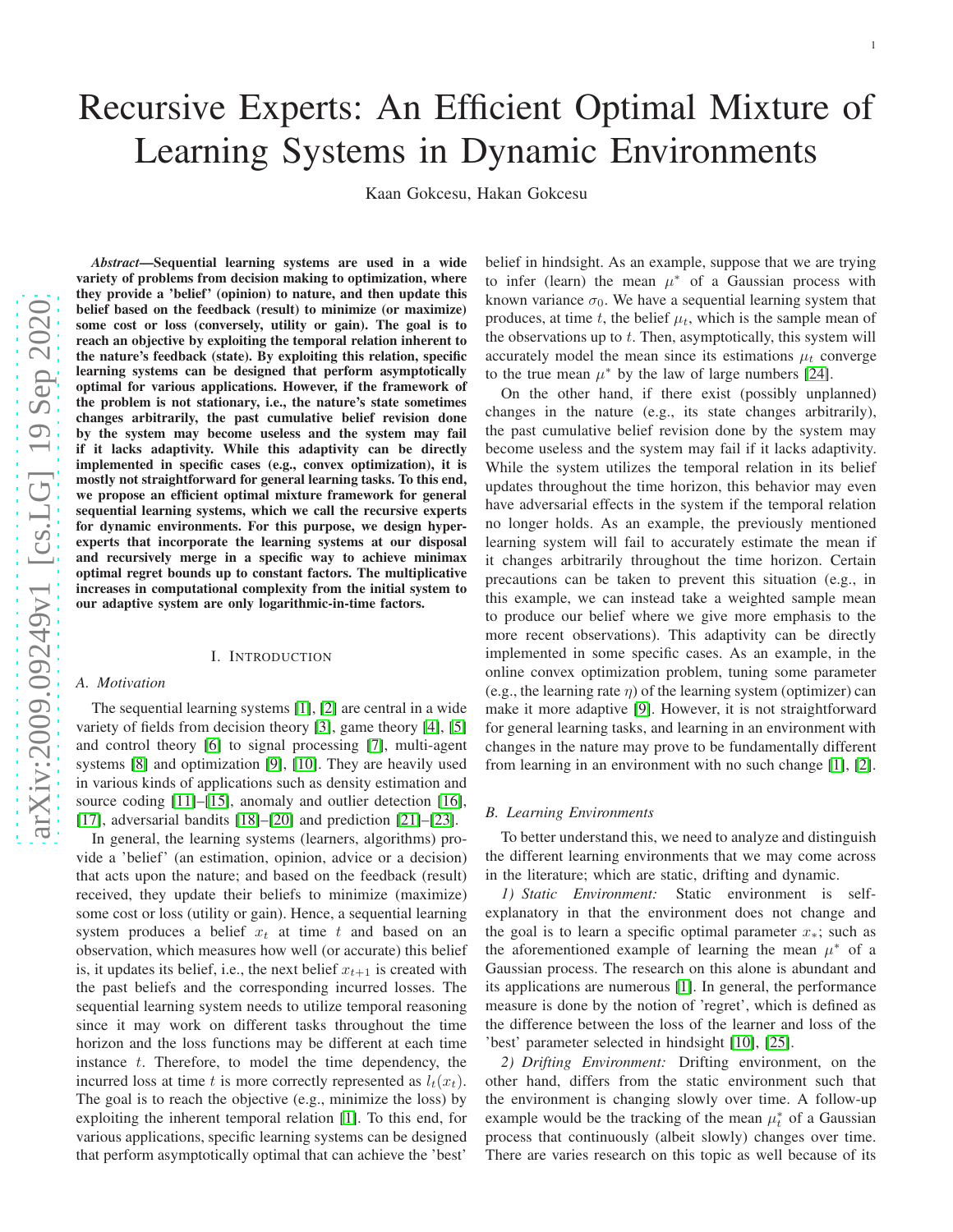interesting applications [\[26\]](#page-10-9)–[\[28\]](#page-10-10), which are generally focused on the online convex optimization [\[9\]](#page-9-8), [\[29\]](#page-10-11).

*3) Dynamic Environment:* Dynamic environment differs from them both such that the change in nature is allowed to be arbitrary as opposed to the slow or no change in the drifting and the static environments, respectively. A follow-up example would be the estimation of the mean  $\mu_i^*$  of a Gaussian process that may arbitrarily change throughout time. When the environment undergoes many changes, the previous notion of regret may cease to be the best measure of performance. Since the regret-minimizing algorithms originating from the static environments become stagnant in such scenarios, the concept of regret needed to be generalized to allow for changing prediction strategies [\[30\]](#page-10-12)–[\[34\]](#page-10-13).

The static environment can be considered as a special case of the dynamic environment itself. Moreover, although the drifting scenario is an interesting setting in the convex optimization problem, it may not be meaningful in a general learning task. Some problems may be highly sensitive to the parameter we learn and even a small change may require the learning to be done almost from scratch. Henceforth, our focus will be on the dynamic environments for a more general analysis and algorithm development, since both the static and the drifting environments can be considered branches of the more general dynamic environment.

#### *C. Going From Static to Dynamic*

Our goal in this work is to incorporate adaptivity into varying applications and problems that we are able to provide static solutions for. However, in general, having a solution to the static version of a problem does not always imply a solution to its dynamic counterpart. Even though we may have a suitable approach to solve a given problem in a static environment, we may not be able to incorporate that for our use in a dynamic environment in a straightforward manner [\[1\]](#page-9-0), [\[2\]](#page-9-1).

For this purpose, there are two seemingly distinct approaches in literature, which are the sleeping (specialist) experts and the restarting experts.

*1) Sleeping Experts:* The sleeping experts [\[35\]](#page-10-14) work by creating a pool of virtual experts, where for each real expert  $n$ , a virtual expert is included that mimics the learner's behavior in the first  $t - 1$  trials (which is another way to say that this expert is a specialist [\[36\]](#page-10-15) that abstains from prediction, or sleeps, during the first  $t - 1$  trials), and predicts as expert  $n$  from trial  $t$  onward. Then, these experts are mixed for adaptivity. These sleeping experts can be generalized to use different time selection functions as well [\[33\]](#page-10-16).

*2) Restarting Experts:* The restarting experts [\[34\]](#page-10-13) works by starting with a base algorithm and restarting a copy of it each trial. Then, by aggregating the predictions of these copies adaptivity is achieved.

Although conceptually dissimilar, it is shown that both of these approaches reduce to the same algorithm with variable parameters. Specifically, it has been shown that both of these constructions reduce to the Fixed Share algorithm [\[37\]](#page-10-17) with variable switching rates.

#### *D. General Techniques*

Nevertheless, it all comes down to the selection of a set of time intervals that run a suitable base algorithm and the aggregation of their beliefs. Thus, the algorithms have two parts, which are:

*1) Time Interval Selection:* Optimization of the time intervals is a bit tricky. On one hand, the set of interval should be large so that for every possible interval there exists an expert that works well. On the other hand, the number of intervals should be small, since running many experts in parallel will result in high computation cost. [\[38\]](#page-10-18) and [\[39\]](#page-10-19) have developed new ways to construct intervals which can trade effectiveness for efficiency explicitly. Especially, the exponential quantization of the intervals for efficient covering has been popular such as the variants of the geometric coverage (GC) [\[40\]](#page-10-20), compact geometric coverage (CGC) [\[41\]](#page-10-21) and the dense geometric coverage (DGC) [\[42\]](#page-10-22).

*2) Aggregation:* There are numerous techniques from multiplicative weights [\[40\]](#page-10-20) to exponential weights [\[34\]](#page-10-13), [\[43\]](#page-10-23) for the aggregation, which is heavily investigated by itself [\[44\]](#page-10-24).

#### *E. Organization*

Nonetheless, most of the research is focused on convex, exp-concave or smooth functions, and mention of the generalized learning problems/settings are minimal. To this end, we develop algorithms for efficient and optimal merger of general learning systems that incorporate adaptivity to compete in dynamic environments. We develop our algorithms in sequence to show the decisions made in each step of the process. We show that most of the work in literature coincide naturally with our development. We start by a direct aggregation of exponentially quantized time intervals. We follow that by modifying the aggregation to a switching mixture of experts. Finally, we propose an approach which we call the Recursive Experts where the complete mixture is inherent. The organization of our paper is as follows.

*1) Preliminaries:* In Section [II,](#page-2-0) we provide some important preliminary information that covers the problem definitions, solution types and a general base algorithm.

*2) Sub-Optimal Algorithm:* In Section [III,](#page-4-0) we start by developing the most straightforward (simplest) method that can achieve adaptivity, which utilizes resetting the base algorithm and aggregating for different reset policies. This approach has a sub-optimal performance because of the mismatch between the reset times and the times the environment changes.

*3) Near-Optimal Algorithm:* In Section [IV,](#page-5-0) we utilize the fact that the cumulative reset policies can be chosen to cover the whole time horizon and aggregate the different policies with a mixture of switching experts framework. This approach has a near-optimal performance (up to logarithmic factors).

*4) Optimal Algorithm:* In Section [V,](#page-7-0) we propose an algorithm that inherently optimizes its internal parameters to achieve better performance and efficiency. Instead of the standard mixture approaches, we design a recursive mixture strategy and succeed in creating an efficient algorithm with optimal performance.

*5) Conclusion:* We finish with some remarks in Section [VI.](#page-9-11)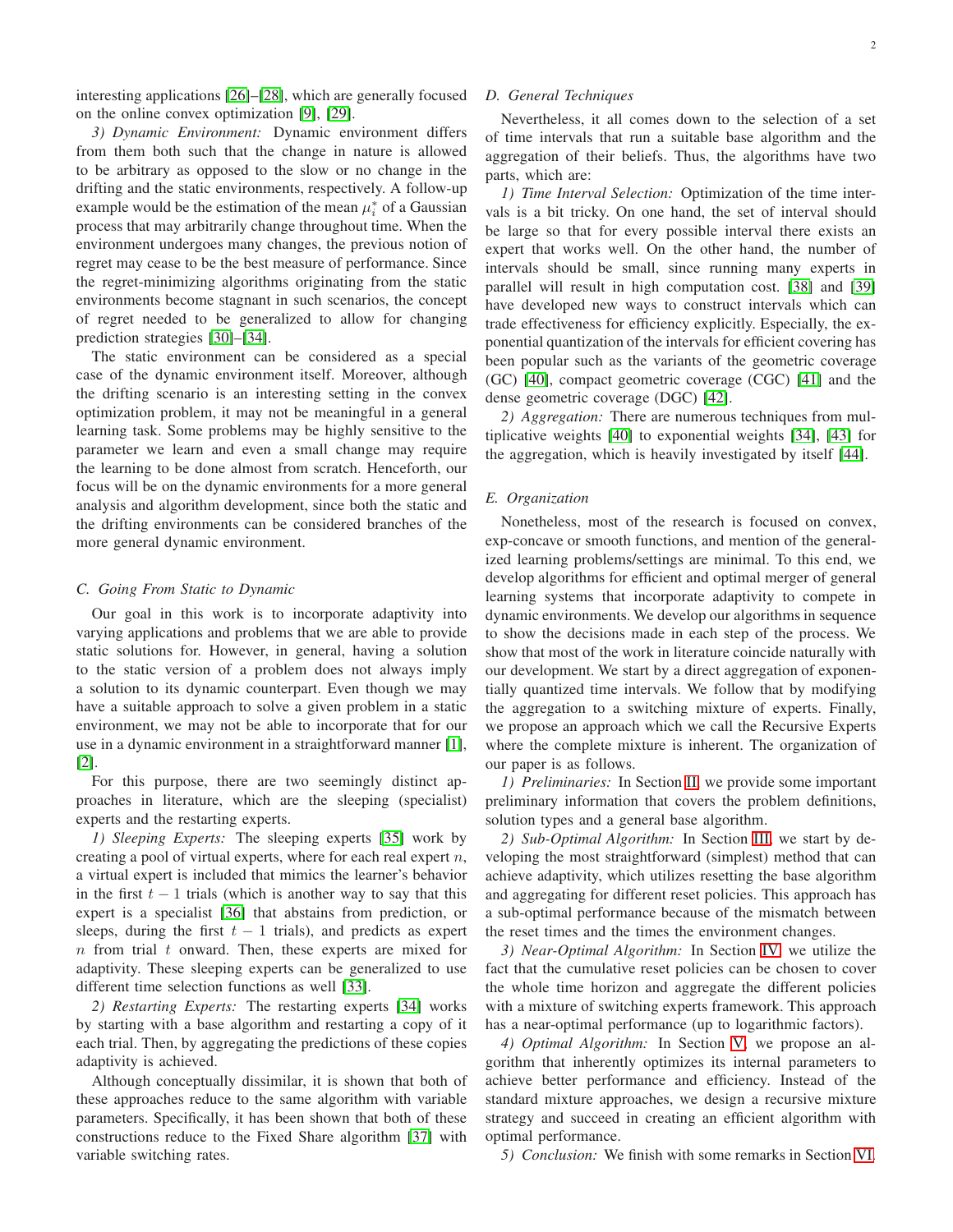#### <span id="page-2-6"></span>Algorithm 1 A General Learning System

1: Initialize internal parameters,  $x_1$ 

2: for  $t = 1, 2, ...$  do

- 3: Observe  $\lambda_t$ ,  $l_t(x_t)$
- 4: Determine  $f_t(\cdot)$
- 5: Update  $x_{t+1} = f_t(x_t)$
- <span id="page-2-0"></span>6: end for

#### II. PRELIMINARIES

#### <span id="page-2-5"></span>*A. Static Problem*

We start the problem definition by first explaining the 'static' problem. Let  $x_t$  be the belief we produce at time  $t$ , and let

$$
x_1^T \triangleq \{x_1, \dots, x_T\} \tag{1}
$$

be our beliefs from  $t = 1$  to T. Let  $l_t(x_t)$  be a finite loss we incur from our belief  $x_t$ , then, the cumulative loss in T is

$$
L_T(x_1^T) \triangleq \sum_{t=1}^T l_t(x_t). \tag{2}
$$

Let  $x_*$  be the best 'static' belief chosen in hindsight, i.e.,

$$
x_* = \underset{x}{\arg\min} \sum_{t=1}^T l_t(x),\tag{3}
$$

hence, its cumulative loss is given by

$$
L_T(x_*) \triangleq \sum_{t=1}^T l_t(x_*). \tag{4}
$$

Thus, the regret of this static problem is the difference of the cumulative losses in [\(2\)](#page-2-1) and [\(4\)](#page-2-2), which is

$$
R(T, x^*) \triangleq L_T(x_1^T) - L_T(x_*). \tag{5}
$$

#### <span id="page-2-7"></span>*B. Dynamic Problem*

Next, we explain the dynamic version of the general belief selection problem. While our selections  $x_1^T$  in [\(1\)](#page-2-3) and their cumulative loss  $L_T(x_1^T)$  in [\(2\)](#page-2-1) remain the same, the competition differs. Instead of the best 'static' selection let us compete against the best 'dynamic' selection in hindsight. Let C denote the number of times the underlying optimal parameter  $x_*$ changes throughout the time horizon. Let us define  $x_*^{(c)}$  for  $c \in \{1, \ldots, C\}$  as the optimal selections in hindsight, which are individually optimal during  $C$  distinct time segments that cover the time horizon T. Let  $t_c$  denote the length of the  $c^{th}$ segment and  $T_c$  be the cumulative sum of  $t_{c'}$  from  $c' = 1$  to  $c$ . Then, we have the following expression instead of  $(4)$ 

$$
L_T(\{x_*^{(c)}, t_c\}_{c=1}^C) = \sum_{c=1}^C \sum_{T_{c-1}+1}^{T_c} l_t(x_*^{(c)}),
$$
 (6)

where  $T_c$  is 0 for  $c = 0$ . Thus, our regret in [\(5\)](#page-2-4) becomes

$$
R(T, \{x_*^{(c)}, t_c\}_{c=1}^C) \triangleq L_T(x_1^T) - L_T(\{x_*^{(c)}, t_c\}_{c=1}^C). \tag{7}
$$

#### *C. Base Algorithm: A Learning System for the Static Problem*

Let us have an algorithm (a general learning system) at hand, that can solve the problem in Section [II-A](#page-2-5) (hopefully optimally, i.e., provides an optimal order regret bound with an optimal order computational complexity), which works as the following. A general learning system (or learner) produces its belief  $x_t$  at time t and incurs the loss  $l_t(x_t)$  at time t. The learning system updates its beliefs such that  $x_{t+1}$  is a function of its past beliefs, i.e.,  $\{x_t, x_{t-1}, \ldots, x_1\}$ , and losses, i.e.,  ${l_t(x_t), l_{t-1}(x_{t-1}), \ldots, l_1(x_1)}$  and some auxiliary information, i.e.,  $\{\lambda_t, \ldots, \lambda_1\}$ . Thus,

$$
x_{t+1} = f(x_t, \dots, x_1; l_t(x_t), \dots, l_1(x_1); \lambda_t, \dots, \lambda_1).
$$
 (8)

<span id="page-2-3"></span>The update function  $f(.)$  is designed based on the underlying problem setting, and can differ between various applications. For sequential learning systems, the update is only dependent on the current belief, observation and the algorithm's current state. Hence, the update becomes

$$
x_{t+1} = f_t(x_t),\tag{9}
$$

<span id="page-2-1"></span>for some  $f_t(\cdot)$ , which models the algorithm's state at time t. As an example, the gradient-based sequential first-order methods are commonly used for convex optimization problems [\[9\]](#page-9-8), where the update is given by

$$
x_{t+1} = f_t(x_t) = x_t - \eta_t \nabla_{x_t} l_t(x_t),
$$
 (10)

where the gradient is part of the auxiliary information  $\lambda_t$ . A summary of the algorithm is in Alg. [1.](#page-2-6)

<span id="page-2-2"></span>To investigate the performance of the algorithms, we need to study their regret bounds as in Section [II-A](#page-2-5) and [II-B.](#page-2-7) For the problem in Section [II-A,](#page-2-5) let our learning system in Alg. [1](#page-2-6) have the following regret bound.

<span id="page-2-8"></span><span id="page-2-4"></span>Assumption 1. *For the static problem in* [\(5\)](#page-2-4)*, let Alg. [1](#page-2-6) have the regret bound*

$$
R_{A1}(T) = O(T^{1-\alpha}),
$$

*where*  $0 < \alpha \leq 0.5$  *and*  $O(\cdot)$  *is the big-O notation. Hence,*  $R_{A1}(T) \leq KT^{1-\alpha}$  $R_{A1}(T) \leq KT^{1-\alpha}$  $R_{A1}(T) \leq KT^{1-\alpha}$  *for some finite* K *for all* T.

Remark 1. *In a wide range of problems where adaptivity is straightforward (such as the convex optimization and linear games), we have*  $O(\sqrt{T})$  *regret bounds* [\[1\]](#page-9-0), [\[9\]](#page-9-8), [\[18\]](#page-10-3). Thus, *as inferred from Assumption [1,](#page-2-8) we focus on the 'at least as hard' problems, where*

$$
R_{A1}(T) = \Omega(\sqrt{T}),
$$

*where* Ω(·) *is the Big-Omega notation.*

<span id="page-2-9"></span>Although, this learning system is able to learn an optimum fixed parameter (the static problem), it may, in general, fail to learn an optimal parameter which is dynamically changing throughout the time horizon (the dynamic problem). For the problem in Section [II-B,](#page-2-7) we can only use Alg. [1](#page-2-6) by itself, if we know the time instances the optimal parameter changes (i.e., the exact location of the time segments where  $x_*^{(c)}$  are individually optimal for  $c \in \{1, \ldots, C\}$  so that we can reset our learning system at these specific time instances.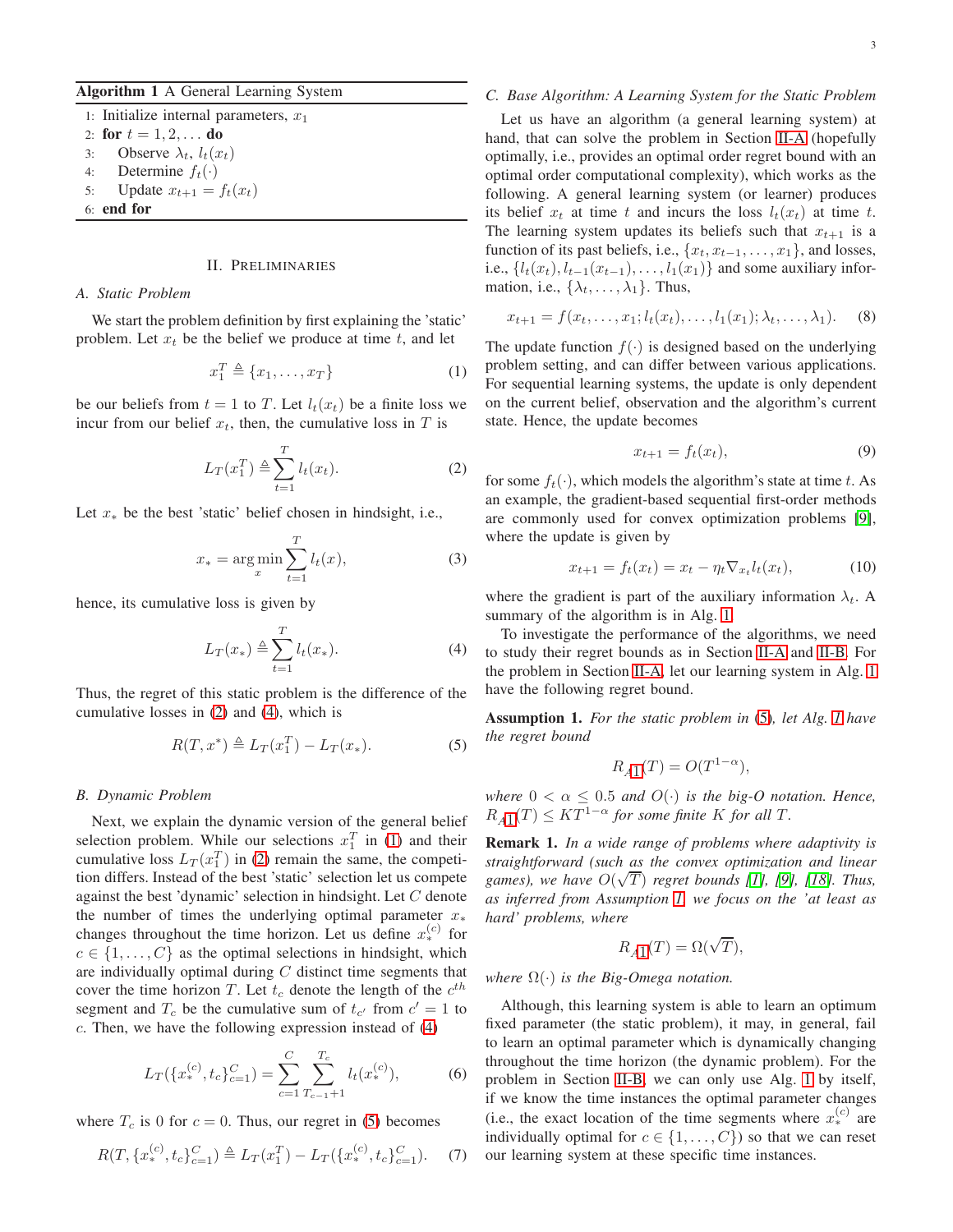#### <span id="page-3-1"></span>*D. Best Performance Achievable with the Base Algorithm*

Suppose the regret of the base algorithm for a given static problem is as in Assumption [1.](#page-2-8) Then, for the dynamic problem, we have the following.

<span id="page-3-0"></span>Corollary 1. *We have the following optimal regret bound for the dynamic problem in* [\(7\)](#page-2-9) *when using Alg. 1*

$$
R_{A1.*}(T,C) = O(C^{\alpha}T^{1-\alpha}).
$$

*Proof.* The dynamic version of the problem as given in Section [II-B](#page-2-7) that divides the time horizon in to  $t_c$  length parts for  $c \in$  $\{1, \ldots, C\}$ , will have the following optimum regret bound:

$$
R_{A1,*}(T, \{x_*^{(c)}, t_c\}_{c=1}^C) \triangleq \sum_{c=1}^C R_{A1}(t_c). \tag{11}
$$

Since the bound in Assumption [1](#page-2-8) is concave, we have

$$
R_{A1.*}(T,C) \leq KC \left(\frac{T}{C}\right)^{1-\alpha},\tag{12}
$$

for some finite  $K$ , then

$$
R_{A1.*}(T,C) = O(C^{\alpha}T^{1-\alpha}),\tag{13}
$$

which concludes the proof.

Thus, the result in Corollary [1](#page-3-0) is the optimal regret bound achievable by using Alg. [1,](#page-2-6) where the base algorithm may or may not be optimal itself. Note that, the number of changes  $C$  should be sublinear for viable learning (sublinear regret).

#### *E. Algorithm Types*

Here, we categorize the algorithms according their performance optimality in accordance with performance of the base algorithm in Section [II-D.](#page-3-1) The optimality types in accordance with the base algorithm regret are as follows:

*1) Optimal Algorithms:* If an algorithm has the same order of bounds as in Corollary [1,](#page-3-0) we call it an optimal algorithm.

#### <span id="page-3-2"></span>Definition 1. *An optimal algorithm has the regret bound*

$$
R_{AO}(T, C) = O\left(C^{\alpha}T^{1-\alpha}\right)
$$

.

*2) Near-optimal Algorithms:* If an algorithm achieves the same order of regret bounds as the result in Corollary [1](#page-3-0) up to logarithmic terms, we call it a near-optimal algorithm.

<span id="page-3-3"></span>Definition 2. *A near-optimal algorithm has the regret bound*

$$
R_{AN}(T, C) = \widetilde{O}\left(C^{\alpha}T^{1-\alpha}\right),\,
$$

*where*  $\tilde{O}(n)$  *is the soft-O notation, which is a shorthand for*  $O(n \log^k(n))$  for some finite k, i.e., soft-O notation ignores *the logarithmic terms.*

*3) Sub-optimal Algorithms:* Even if we do not have the regret bounds in Definition [1](#page-3-2) or [2,](#page-3-3) our algorithm should still have sublinear regret bounds, i.e.,  $o(T)$ , where  $o(\cdot)$  is the Little-O notation. When we have such a regret bound, we have Hannan consistency [\[45\]](#page-10-25), which is always needed to say we are able to solve the problem (provide a viable solution).

Definition 3. *A sub-optimal algorithm has the regret bound*

$$
R_{AS}(T, C) = o(T),
$$

*which is not optimal but is still sublinear.*

#### *F. Expected Regret vs High Probability Regret*

In the remainder of the paper, we will focus on the expected regret bounds, which may also be referred as simply by regret bounds. The high probability bounds are straightforward for any mixture algorithm when the losses are bounded (as we assume) because of the following Lemma.

**Lemma 1.** For any algorithm with the expected regret  $R_A(T)$ , *we have with probability*  $1 - \delta$ *, the following regret bound* 

$$
R_{A.1}(T,\delta) = O\left(\sqrt{\log(\delta^{-1})T}\right) + R_A(T),\qquad(14)
$$

*for*  $0 < \delta < 1$  *if the losses are bounded.* 

*Proof.* The proof comes from the Hoeffding's Lemma [\[46\]](#page-10-26). □

#### *G. Unknown Time Horizon* T

 $\Box$ 

In the remainder of the paper, we will study the regret bounds of an algorithm for known time horizon  $T$ , since, for unknown time horizon, we can utilize the doubling trick and run that algorithm for the time lengths that are powers of 2 in succession. The bounds on unknown  $T$  is similar because of the following Lemma.

Lemma 2. *For any algorithm with the expected regret bound*

$$
R_{AC}(T, C) = R_0(T, C)C^{\alpha}T^{1-\alpha},
$$

*where*  $R_0(T, C)$  *is nondecreasing in the number of changes*  $C$ *and the known time horizon* T, we have the following regret *bound for an unknown time horizon* T *.*

$$
R_{AC.1}(T, C) = O\left(R_{AC}(T, C)\right).
$$

*Proof.* Let us run that algorithm for time horizon  $T_i = 2^i$  for  $i \in \{0, 1, \ldots\}$ . Let  $C_i$  be the number of changes in the time horizon  $T_i$ . Let us stop at an arbitrary time T such that  $T_I$  is the last time horizon used for the algorithm. The cumulative regret will be bounded by

$$
R_{AC.1}(T, C) \le R_{AC.1}(2T_I - 1, C)
$$
\n(15)

$$
\leq \sum_{i=0}^{I} R_{AC}(T_i, C_i),\tag{16}
$$

<span id="page-3-4"></span> $\Box$ 

since the regret bound is monotonic. From  $T_I \leq T \leq 2T_I - 1$ ,  $C - 1 \ge \sum_{i=0}^{I} (C_i - 1)$  and the definition of  $R_{AC}(\cdot, \cdot)$ , we have

$$
R_{AC.1}(T, C) \le \left(\max_{0 \le i \le I} R_0(T_i, C_i)\right) \sum_{i=0}^{I} C_i^{\alpha} T_i^{1-\alpha} \tag{17}
$$

From monotonicity of  $R_0(\cdot, \cdot)$  and the fact that  $0 < \alpha \leq 0.5$ , we have

$$
R_{AC.1}(T, C) \le R_0(T, C) \sum_{i=0}^{I} \left( (C_i - 1)^{\alpha} T_i^{1-\alpha} + T_i^{1-\alpha} \right)
$$
\n(18)

Since the maximizing  $(C_i - 1)$ 's in [\(18\)](#page-3-4) are proportionate to  $T_i$ , and  $T_i^{1-\alpha}$  is a power series, we end up with

$$
R_{AC.1}(T, C) \le O\left(R_0(T, C)\left(C^{\alpha}T^{1-\alpha} + T^{1-\alpha}\right)\right), \quad (19)
$$

which concludes the proof since  $C \geq 1$ .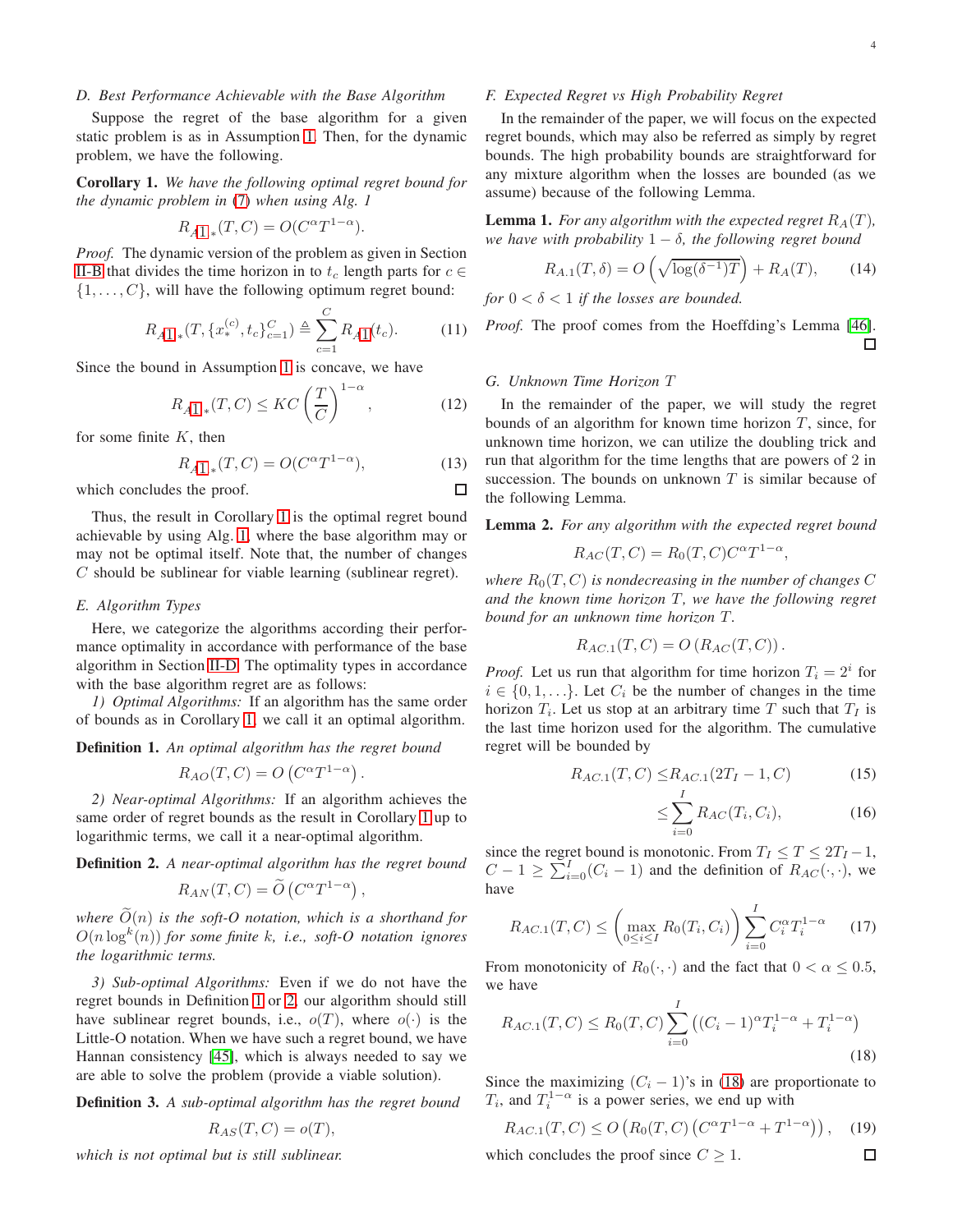<span id="page-4-1"></span>

| <b>Algorithm 2</b> A General Learning System with Reset |
|---------------------------------------------------------|
| 1: Set $t_r$ , i.e., the reset period                   |
| 2: Start Alg. $1$                                       |
| 3: Set $x_t$ as the belief of Alg. 1                    |
| 4: for $t = 1, 2, , T$ do                               |
| Observe $l_t(x_t)$<br>5:                                |
| 6: if $t_r$ divides t then                              |
| Restart, Alg. 1<br>7:                                   |
| Reset $x_t$ as the belief of Alg. 1<br>8:               |
| end if<br>9:                                            |
| 10: end for                                             |
|                                                         |

#### <span id="page-4-0"></span>III. A LOG-COMPLEXITY SUB-OPTIMAL ALGORITHM

In this section, we start by providing a sub-optimal algorithm whose computational complexity has  $log(T)$  overhead for the time horizon  $T$ . To this end, we start by making the algorithm in Alg. [1](#page-2-6) more adaptive.

#### *A. Resetting the Algorithm for Adaptivity*

A straightforward approach to incorporate adaptivity into the general learning system in Alg. [1](#page-2-6) is to utilize the resetting behavior, i.e., forcing the algorithm to reset so that it reinitializes its internal parameters to forget the unrelated (or even adverse) information that is potentially acquired by its past learning.

Suppose the optimal performance can be achieved by resetting the algorithm in  $C$  number of time instances such that they divide the time horizon T into segments of length  $t_c$  for  $c \in \{1, \ldots, C\}$  as in the dynamic problem in Section [II-B.](#page-2-7) Even though it is possible to acquire the optimal performance by resetting the algorithm at time instances  $T_c$  (as stated in Section [II-D\)](#page-3-1), in general, we do not have access to  $T_c$ . Henceforth, to start up, we shall naturally investigate the possible performance when we make the algorithm periodically reset, i.e., reset every  $t_r$  times. We can also consider different resetting policies, however, periodic reset makes most sense since we have no knowledge of the actual reset times whatsoever. Moreover, this also coincides with the time interval selection in [\[38\]](#page-10-18)–[\[42\]](#page-10-22). A summary of the algorithm is given in Alg. [2.](#page-4-1)

We point out that selecting a suitable reset period is not trivial, where the possible integer reset periods we can select during a time horizon T are  $t_r \in \{2, \ldots, T\}$  (the trivial reset time  $t_r = 1$  is useless since it does not ever make a belief update, i.e., learn, and will always produce the initial belief  $x_1$ in Alg. [1\)](#page-2-6). The question is which reset period would perform best for our purposes. While choosing the reset period too long may result in insufficient adaptivity and choosing it too short result in insufficient learning. If we have access to the number of changes  $C$  or at least an upper bound  $C_u$ , we may optimize  $t_r$  accordingly. However, we may not even have an access to a nontrivial  $C_u$ ; and, even though we do have access to  $C_u$ , this may substantially differ from the true C. Thus, to this end, we incorporate a belief merging scheme.

#### <span id="page-4-3"></span>Algorithm 3 Parallel Belief Merging

1: Inputs T 2: Set  $N = \lceil \log_2 T \rceil$ 3: Set  $\eta = \sqrt{\frac{\log N}{T}}$ 4: Start N copies of Alg. [2](#page-4-1) with  $t_r = 2^i$ ,  $i \in \{1, \ldots, N\}$ 5: Initialize  $p_{i,1} = \frac{1}{N}$ 6: Set  $x_{i,t}$  as the belief of  $i^{th}$  Alg. [2](#page-4-1) at time t 7: for  $t = 1, 2, ..., T$  do 8: Draw I from the distribution  $p_{i,t}$ 9: Set  $x_t = x_{I,t}$ 10: **Observe**  $l_t(x_{i,t})$  for  $i \in \{1, ..., N\}$ <br>11:  $\tilde{p}_{i,t+1} = p_{i,t}e^{-\eta l_t(x_{i,t})}$ 11:  $\widetilde{p}_{i,t+1} = p_{i,t} e^{-\eta l_t(x_{i,t})}$ 12:  $p_{i,t+1} = \frac{\widetilde{p}_{i,t+1}}{\sum_{N}^{N}}$  $\sum_{j=1}^{N} \widetilde{p}_{j,t+1}$ 13: end for

#### <span id="page-4-4"></span>*B. Parallel Belief Merging for Optimization*

We consider all possible reset periods and run in parallel different versions of the learning system each of which utilizes a different reset period. We then combine their beliefs in a mixture of experts framework [\[47\]](#page-10-27) to achieve the performance of the best reset period, which coincides with the approach of a direct aggregation of the hyper-experts. However, running in parallel  $T$  copies (number of all possible reset periods) of the learning system will increase the computational complexity by linear-in-time factors. Therefore, instead of mixing all possible reset periods, we naturally mix only the reset periods that are powers of 2. If we only mix the reset times from this specific set, we will only increase the computational complexity with a logarithmic-in-time factor, which coincides with the exponential quantization of the time intervals as in the geometric coverage (GC) [\[40\]](#page-10-20), compact geometric coverage (CGC) [\[41\]](#page-10-21) and the dense geometric coverage (DGC) [\[42\]](#page-10-22). We force the  $i^{th}$  algorithm, where  $i \in \{1, ..., N\}$  and  $N = \lceil \log_2 T \rceil$ , to make a reset every  $2^i$  time.

Let  $x_{i,t}$  denote the belief of the  $i^{th}$  parallel running algo- $\sum_{i=1}^{N} p_{i,t} = 1$  and  $N = \lceil \log_2 T \rceil$ . We create our belief  $x_t$  by rithm at time  $t$ . Let us have the probability simplex  $p_{i,t}$ , where randomly selecting  $x_{i,t}$  with the probabilities  $p_{i,t}$ . Thus, our expected belief and expected loss are

$$
\mathbb{E}[x_t] = \sum_{i=1}^{N} p_{i,t} x_{i,t}, \quad \mathbb{E}[l_t(x_t)] = \sum_{i=1}^{N} p_{i,t} l_t(x_{i,t}). \quad (20)
$$

We create the probabilities  $p_{i,t}$  with the exponentiated losses as in the exponential weights algorithm [\[34\]](#page-10-13). Thus,  $p_{i,t}$  for  $i \in \{1, \ldots, N\}$  are updated as

<span id="page-4-2"></span>
$$
\widetilde{p}_{i,t+1} = p_{i,t} e^{-\eta l_t(x_{i,t})},\tag{21}
$$

where  $\eta$  is the learning rate. New probabilities are given by the normalization of [\(21\)](#page-4-2) as

$$
p_{i,t+1} = \frac{\tilde{p}_{i,t+1}}{\sum_{j=1}^{N} \tilde{p}_{j,t+1}}.
$$
 (22)

A summary of the algorithm is given in Alg. [3.](#page-4-3) We next study its regret bounds.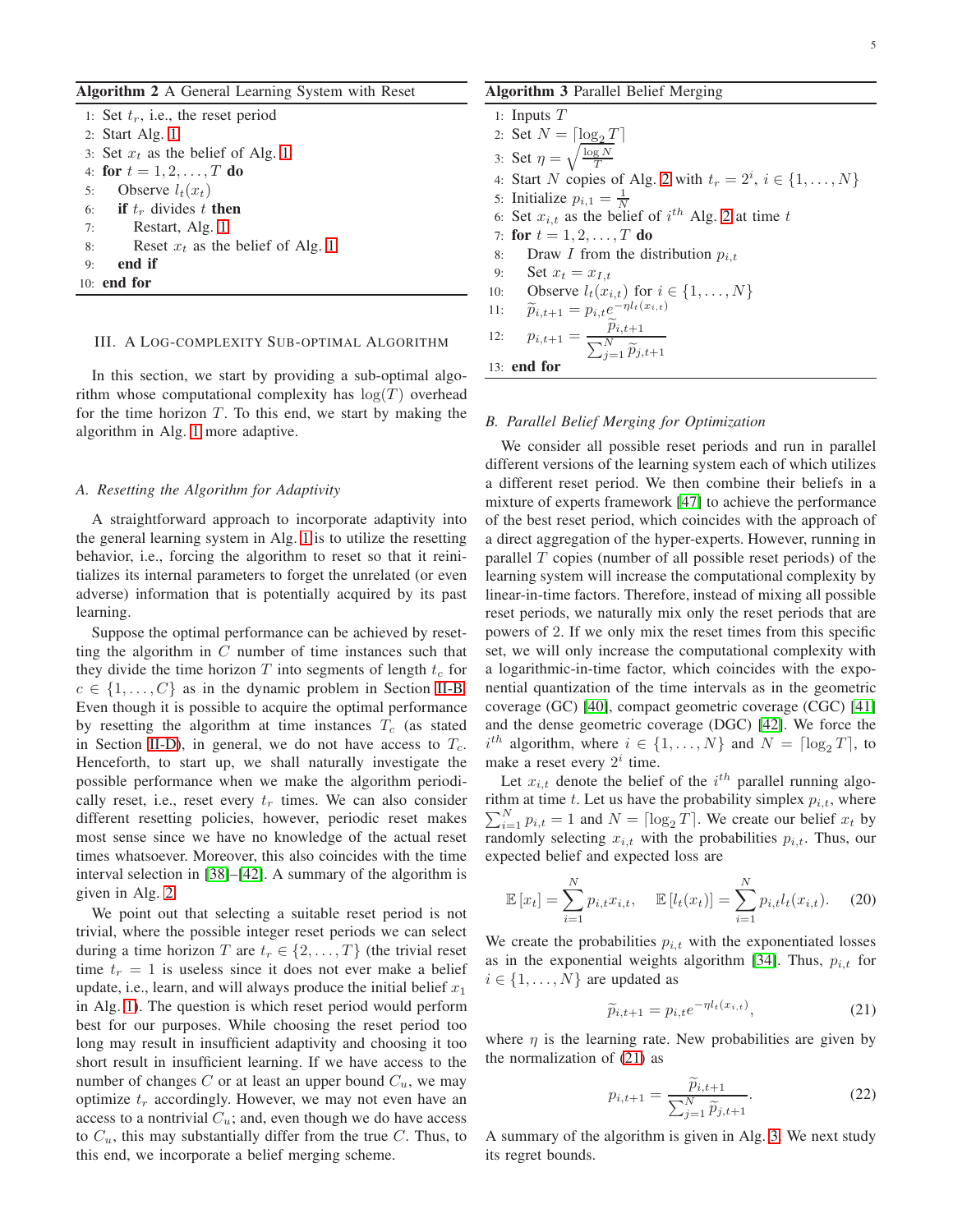#### *C. Performance Analysis*

For performance analysis, we first study the regret bound of Alg. [2](#page-4-1) with an optimized  $t_r$ .

<span id="page-5-2"></span>Lemma 3. *Alg. [2](#page-4-1) has the following regret bound when its parameter*  $t_r$  *is optimized with the number of changes*  $C$ *,* 

$$
R_{A2}(T,C) = O(T^{\frac{1}{1+\alpha}}C^{\frac{\alpha}{1+\alpha}}),
$$

*where*  $\alpha$  *is as in Assumption [1.](#page-2-8)* 

*Proof.* Suppose our algorithm resets every  $t_r$  rounds. Then, our cumulative regret will be generalized by the following.

$$
R_{A2}(T,C) = O\left(\frac{T}{t_r}t_r^{1-\alpha}\right) + O\left(Ct_r\right),\tag{23}
$$

where the first part of [\(23\)](#page-5-1) is the sum of the regret bound for  $T/t_r$  runs of Alg. [1,](#page-2-6) and the second part results from the mismatch between actual reset time and the optimal reset times assuming the loss is bounded. To minimize [\(23\)](#page-5-1), we set

$$
t_r^* \sim \left(\frac{\alpha T}{C}\right)^{\frac{1}{1+\alpha}},\tag{24}
$$

which gives

$$
R_{A2}(T, C) = O(T^{\frac{1}{1+\alpha}} C^{\frac{\alpha}{1+\alpha}}),\tag{25}
$$

and concludes the proof.

The result in Lemma [3](#page-5-2) is Hannan consistent (i.e., sublinear) as long as  $C$  is sublinear, which gives us an able albeit sub-optimal algorithm. However, we still need the number of changes C to optimize  $t_r$ . If we do not have access to C, but an upper bound  $C_u$ , we can instead use it to optimize  $t_r$ .

<span id="page-5-3"></span>**Corollary [2](#page-4-1).** *Alg.* 2 has the following regret bound when  $C_u \geq$  $C$  *is used to optimize*  $t_r$ 

$$
R_{A2}(T, C) = O(T^{\frac{1}{1+\alpha}} C_u^{\frac{\alpha}{1+\alpha}}).
$$
 (26)

*Proof.* The result follows from Lemma [3](#page-5-2) since  $C_u \geq C$ .  $\Box$ 

By utilizing the result of Corollary [2,](#page-5-3) we get the following Theorem, which provides a bound for unknown C.

<span id="page-5-6"></span>Theorem 1. *Alg. [3](#page-4-3) has the following regret bound*

$$
R_{A3}(T, C) = O(T^{\frac{1}{1+\alpha}} C^{\frac{\alpha}{1+\alpha}})
$$
 (27)

*Proof.* The performance of our belief merging is as follows

$$
R_{A3}(T) = O(\sqrt{T \log \log T}) + O(T^{\frac{1}{1+\alpha}}C^{\frac{\alpha}{1+\alpha}}).
$$
 (28)

where the first term in  $(28)$  is the mixture redundancy when the learning rate  $\eta$  is set as the following [\[47\]](#page-10-27)

$$
\eta^* \sim \sqrt{\frac{\log \log T}{T}},\tag{29}
$$

and the second term in [\(28\)](#page-5-4) is the result from Corollary [2](#page-5-3) since in the mixture there is a  $C_i$  such that  $C \leq C_i \leq 2C$ . Since  $\alpha \leq 0.5$  and  $\log \log(T)$  is sub-polynomial, we have

$$
R_{A3}(T) = O(T^{\frac{1}{1+\alpha}}C^{\frac{\alpha}{1+\alpha}}),\tag{30}
$$

which concludes the proof.

Thus, the result in Lemma [3](#page-5-2) is achieved without knowing  $C$  at all, and we have created a sub-optimal algorithm (i.e.,  $o(T)$  regret) with  $log(T)$  computational complexity overhead.

#### <span id="page-5-5"></span>Algorithm 4 First-Level: Shared Merging for Adaptivity

1: Inputs 
$$
C, T
$$

2: Set 
$$
\sigma = CT^{-1}
$$

- 3: Set  $\eta = \sqrt{CT^{-1} \log(T / C)}$
- 4: Set  $N = \lceil \log_2 T \rceil$
- 5: Start N copies of Alg. [2,](#page-4-1) each indexed by  $i \in \{1, \ldots, N\}$ with reset period  $2^i$  and  $1^{st}$  reset time  $2^{i-1}$
- 6: Initialize  $p_{1,1} = 1$ ,  $p_{i,1} = 0$  for  $i \in \{2, ..., N\}$
- 7: Set  $x_{i,t}$  as the belief of  $i^{th}$  Alg. [1](#page-2-6) at time t
- 8: for  $t = 1, 2, ..., T$  do
- 9: Draw *I* from the distribution  $p_{i,t}$
- 10: Set  $x_t^{(1)} = x_{I,t}$
- <span id="page-5-1"></span>11: Observe  $l_t(x_{i,t})$  for  $i \in \{1, ..., N\}$ <br>12: Find j such that  $2^{j}k + 2^{j-1} = t +$
- 12: Find j such that  $2^{j}k + 2^{j-1} = t + 1$  for some k
- 13:  $\gamma_{j,t} = \sum_{i=1}^{N} p_{i,t} e^{-\eta l_t(x_{i,t})}$ , and  $\gamma_{i,t} = 0$  for  $i \neq j$

14: 
$$
\widetilde{p}_{i,t+1} = (1-\sigma)p_{i,t}e^{-\eta l_t(x_{i,t})} + \sigma \gamma_{i,t}
$$

15: 
$$
p_{i,t+1} = \frac{\widetilde{p}_{i,t+1}}{\sum_{i=1}^{N} \widetilde{p}_{i,t+1}}
$$

16: end for

П

 $\Box$ 

### <span id="page-5-0"></span>IV. A LOG<sup>2</sup>-COMPLEXITY NEAR-OPTIMAL ALGORITHM

We observe that the reason for the suboptimal regret in Section [III](#page-4-0) is rooted in the mismatch between the optimal parameters change times  $T_c$  as defined in Section [II-B](#page-2-7) and the algorithm reset times, which are periodical. To solve this with the parallel aggregation, we need to consider all possible algorithm reset times and mix them together. However, this approach would substantially increase the computational complexity. Instead, we observe that because of the exponential quantization of reset times, all possible  $T_c$  instances are already covered [\[40\]](#page-10-20). We utilize this to obtain better bounds.

#### *A. First-Level: Shared Merging for Adaptivity*

<span id="page-5-4"></span>For this purpose, we make a few changes in Alg. [3,](#page-4-3) to realize its full potential. We start the design similarly as in Section [III-B](#page-4-4) by mixing the reset periods which are powers of 2, where we force the  $i^{th}$  algorithm to make a reset every  $2^{i}$  time but with the first reset at time  $2^{i-1}$ . We again denote  $x_{i,t}$  as the belief of the  $i^{th}$  algorithm at time t, and  $p_{i,t}$  as its selection probability, and  $x_t^{(1)}$  as our belief by randomly selecting  $x_{i,t}$  with  $p_{i,t}$ . We again create  $p_{i,t}$  with the exponentiated losses. Moreover, different from Alg. [3,](#page-4-3) we also share the probabilities with each other to allow switches between the parallel running algorithms as in a switching mixture of experts framework [\[20\]](#page-10-4), [\[48\]](#page-10-28)–[\[51\]](#page-10-29). This approach coincides with the weight updates of restarting and sleeping experts [\[33\]](#page-10-16)–[\[37\]](#page-10-17). The update is

$$
\widetilde{p}_{i,t+1} = (1 - \sigma) p_{i,t} e^{-\eta l_t(x_{i,t})} + \sigma \gamma_{i,t}, \qquad (31)
$$

where  $\sigma$  is the probability sharing parameter,  $\eta$  is the learning rate and  $\gamma_{i,t}$  is the mixture weight, which is given by

$$
\gamma_{i,t} = \begin{cases} \sum_{i=1}^{N} p_{i,t} e^{-\eta l_t(x_{i,t})}, & \text{if } i \text{ resets at } t+1\\ 0, & \text{otherwise} \end{cases}
$$
 (32)

New probabilities are similarly given by normalization. A summary of the algorithm is provided in Alg. [4.](#page-5-5)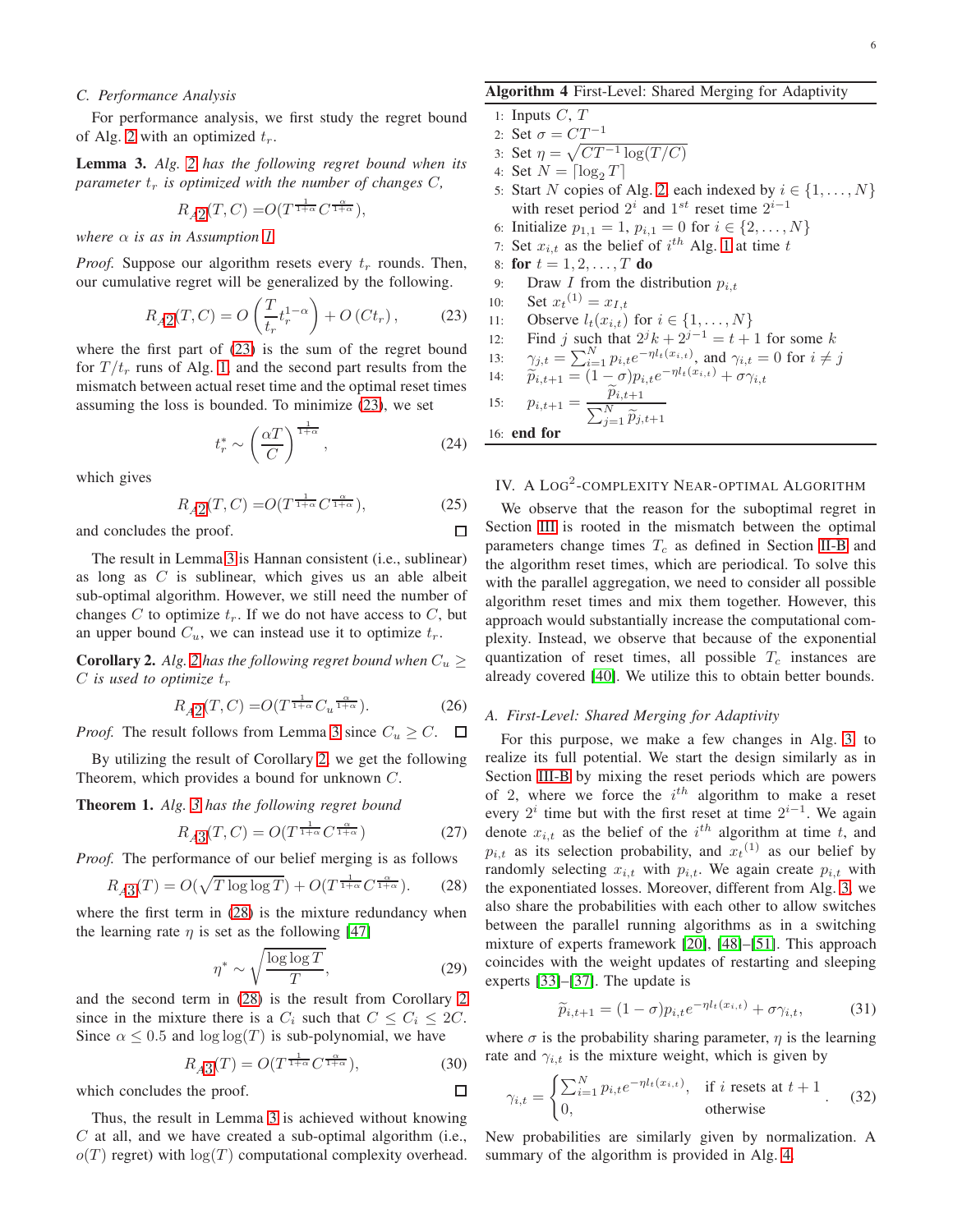#### <span id="page-6-0"></span>Algorithm 5 Second-Level: Parallel Merging for Optimization

1: Inputs  $T, \eta$ 

- 2:  $N = \lceil \log_2 T \rceil$
- 3: Start N copies of Alg. [4,](#page-5-5) indexed by  $i \in \{1, \ldots, N\}$  with parameters  $C = 2^i$ ,  $T = T$ .
- 4: Initialize  $p_{i,1}^{(1)} = 1/N$  for  $i \in \{1, ..., N\}$
- 5: Set  $x_{i,t}$ <sup>(1)</sup> as the belief of the  $i^{th}$  Alg. [4](#page-5-5)
- 6: for  $t = 1, 2, ..., T$  do
- 7: Draw *I* from the distribution  $p_{i,t}^{(1)}$ i,t
- 8:  $x_t^{(2)} = x_{I,t}^{(1)}$ 9: Observe  $\mathbb{E}\left[l_t(x_{i,t}^{(1)})\right]$  for  $i \in \{1, \ldots, N\}$
- 10: Incur loss  $l_t(x_t^{(2)})$
- 11:  $\widetilde{p}_{i,t+1}^{(1)} = p_{i,t}^{(1)} e^{-\eta' \mathbb{E}[l_t(x_{i,t}^{(1)})]}$

12:  $p_{i,t+1}^{(1)} = \frac{\widetilde{p}_{i,t+1}^{(1)}}{\sum_{i} N_{i}^{(1)}}$ (1)

 $\sum_{j=1}^{N} \widetilde{p}_{j,t+1}^{(1)}$ 13: end for

#### *B. Second-Level: Parallel Merging for Optimization*

A straightforward setting of  $\sigma$  and  $\eta$  in Alg. [4](#page-5-5) are [\[1\]](#page-9-0)

.

$$
\sigma_0 = \frac{1}{T}, \qquad \eta_0 = \frac{1}{\sqrt{T}}.
$$
 (33)

However, if we know the number of switches we need to make between our  $N$  parallel running algorithms (to account for the change in nature), then, we can optimize  $\sigma$  and  $\eta$ .

Let  $\tilde{C}$  be the number of switches needed to be made between our algorithms for optimal performance. Then the optimal selection of the parameters  $\sigma$  and  $\eta$  are given by [\[1\]](#page-9-0), [\[20\]](#page-10-4)

$$
\sigma_{\widetilde{C}} = \frac{\widetilde{C}}{T}, \qquad \eta_{\widetilde{C}} \sim \sqrt{\frac{\widetilde{C}\log(T/\widetilde{C})}{T}}.
$$
 (34)

However, one cannot know the number of switches  $\ddot{C}$  needed to be made between our algorithms for optimal performance since the problem is sequential. Hence, to avoid the need for this a priori information, we consider the set of exponentially quantized number of switches  $\tilde{C} \in \{2^0, 2^1, ...\}$  and run copies of our first-level merging algorithm in Alg. [4](#page-5-5) whose parameters are optimized with a particular value of  $C$  and merge their beliefs similar in spirit to Alg. [3.](#page-4-3) This approach increases the computational complexity by only  $log(T)$ .

Let  $x_{i,t}$ <sup>(1)</sup> denote the belief of the  $i^{th}$  parallel running firstlevel mixture at time  $t$ . Let us have the probability simplex  $p_{i,t}^{(1)}$ , where again  $\sum_{i=1}^{N} p_{i,t}^{(1)} = 1$  and  $N = \lceil \log_2 T \rceil$  (which is the number of first-level mixture algorithms run in parallel). We create our belief  $x_t^{(2)}$  by randomly selecting  $x_{i,t}^{(1)}$  with the probabilities  $p_{i,t}^{(1)}$ . We create the probabilities  $p_{i,t}^{(1)}$  with the exponentiated expected losses. Thus,

$$
\widetilde{p}_{i,t+1}^{(1)} = p_{i,t}^{(1)} e^{-\eta' \mathbb{E}[l_t(x_{i,t}^{(1)})]},\tag{35}
$$

where  $\eta'$  is the learning rate of the second-level mixture and  $\mathbb{E}\left[l_t(x_{i,t}^{(1)})\right]$  is the expected loss of the  $i^{th}$  first-level mixture. New probabilities are given by normalization and the summary of the algorithm is provided in Alg. [5.](#page-6-0)

#### *C. Performance Analysis*

In this section, we will analyze the performance of our algorithm specifically in terms of the expected regret it incurs. We will build up the total expected regret our double mixture algorithm incurs, starting with the regret incurred from the second-level merging, then first-level merging, and finally from the learning systems with the reset periods.

*1) Regret of the Second-Level:* The regret of Alg. [5](#page-6-0) derives similarly to Alg. [3](#page-4-3) as shown in the following lemma.

<span id="page-6-2"></span>Lemma 4. *When the learning rate of Alg. [5](#page-6-0) is set to*

$$
\eta' = \sqrt{\frac{\log \log T}{T}},\tag{36}
$$

*we incur the following regret*

$$
R_{A5}(T, C) \le O\left(\sqrt{T \log \log T}\right) + R_{A4}(T, C),\qquad(37)
$$

where  $R_{A4}(T, C)$  $R_{A4}(T, C)$  $R_{A4}(T, C)$  is the regret of the any first-level algorithm *(i.e., Alg. [4\)](#page-5-5) in the mixture.*

*Proof.* The proof follows from the proof of Theorem [1.](#page-5-6)  $\Box$ 

With a regret redundancy of  $O(\sqrt{T \log \log T})$ , we achieve the performance of the best first-level algorithm in our mixture.

2) Regret of the First-Level: Let  $\tilde{C}$  be the number of switches needed to be made between our parallel run of Alg. [2](#page-4-1) in Alg. [4](#page-5-5) to achieve the minimum cumulative loss (i.e., the best switching path). We have the following regret  $R_{A4}(T, C)$  $R_{A4}(T, C)$  $R_{A4}(T, C)$ incurred by the first-level mixture against the best switching path between the parallel-run learning systems [\[30\]](#page-10-12).

<span id="page-6-3"></span><span id="page-6-1"></span>**Lemma 5.** When Alg. [4](#page-5-5) is run with some  $C_i$  such that  $\widetilde{C} \leq$  $C_i \leq 2C$ *, it has the following regret* 

$$
R_{A4}(T, C) = O\left(\sqrt{T\widetilde{C}\log(T/wC)}\right) + R_P(T, \widetilde{C}), \quad (38)
$$

*where*  $R_P(T, C)$  *is the regret of the best switching path.* 

*Proof.* The proof follows from the regret of the switching experts [\[20\]](#page-10-4), [\[30\]](#page-10-12), where when the parameters are optimized as in [\(34\)](#page-6-1), we have the following

$$
R_{A4}(T, C) = O\left(\sqrt{T\widetilde{C}\log(T/\widetilde{C})}\right) + R_P(T, \widetilde{C}), \quad (39)
$$

where  $R_P(T, C)$  is the regret of the best switching path, which concludes the proof.  $\Box$ 

*3) Regret of the Learning Systems:* Let us denote the length of the  $\tilde{c}^{th}$  time segment, which constitutes a single period of one of the parallel running Alg. [2](#page-4-1) in the mixture of Alg. [4](#page-5-5) as  $t_{\tilde{c}} \in \{2^0, 2^1, 2^2, \ldots\}$ , where  $\tilde{c} \in \{1, 2, \ldots, C\}$ . (note that,  $\sum_{\tilde{c}=1}^{\tilde{c}} t_{\tilde{c}} = T$ ). For the cumulative regret resulting form Alg. [2](#page-4-1) in  $C$  time segments, we have the following lemma.

<span id="page-6-4"></span>**Lemma 6.** *The regret of the best switching path*  $R_P(T, \widetilde{C})$  *of Alg. [2](#page-4-1) in Alg. [4](#page-5-5) is*

$$
R_P(T, \widetilde{C}) \le O\left(\widetilde{C}^{\alpha} T^{1-\alpha}\right),\tag{40}
$$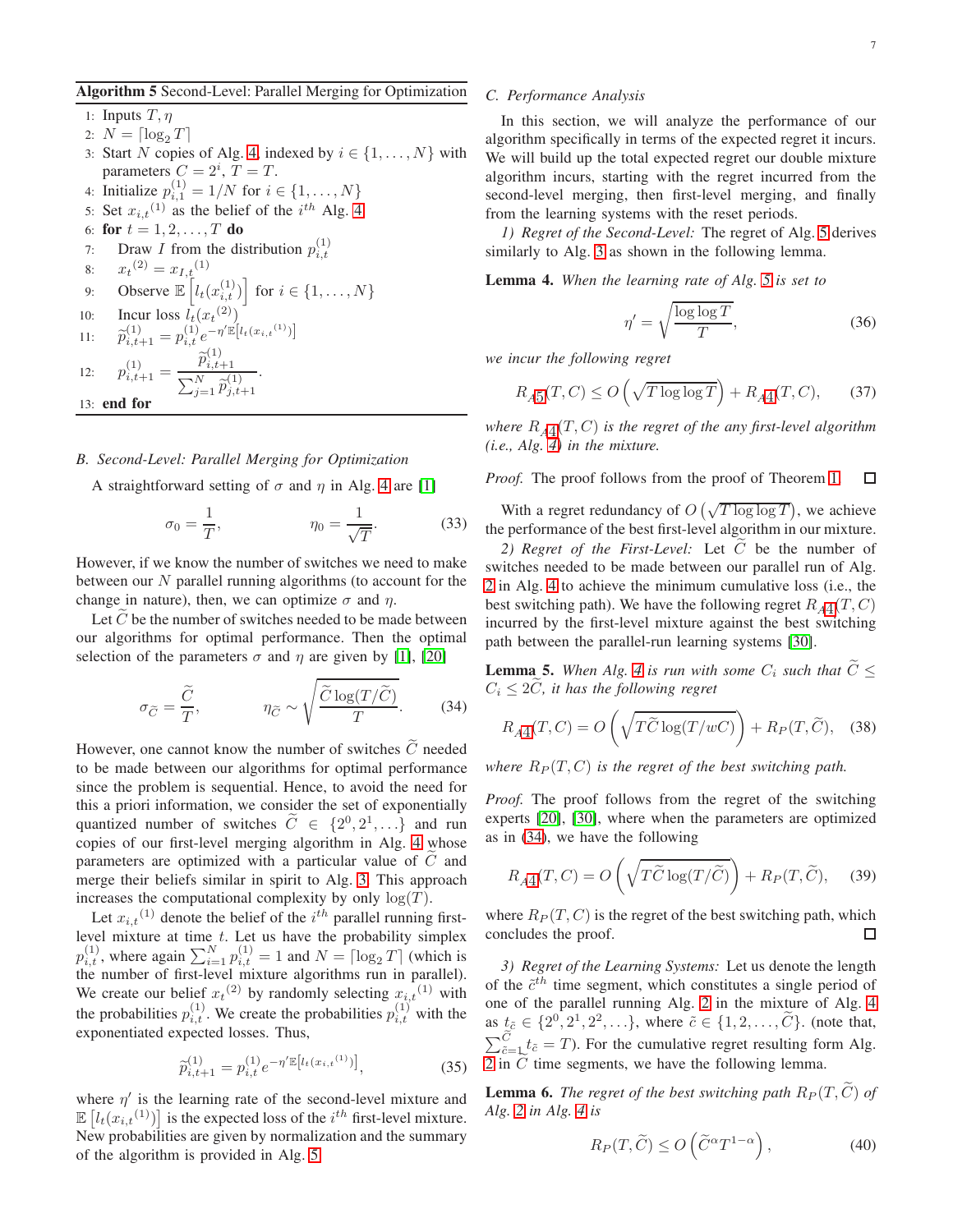*Proof.* The regret of the best switching path  $R_P(T, \tilde{C})$  is given by the sum of the regrets from all the  $\tilde{c}^{th}$  segments, which is

$$
R_P(T, \widetilde{C}) \triangleq \sum_{\tilde{c}=1}^{\tilde{C}} R_{A1}(t_{\tilde{c}}) \le \sum_{\tilde{c}=1}^{\tilde{C}} O(t_{\tilde{c}}^{1-\alpha}) \tag{41}
$$

$$
\leq O\left(\widetilde{C}^{\alpha}T^{1-\alpha}\right),\qquad(42)
$$

where we used Assumption [1](#page-2-8) and the concavity of  $R_{A1}(\cdot)$  to conclude the proof. conclude the proof.

*4) Total Regret of the Approach:* When a change in the optimal parameter happens, the best possible switching path in the first-level mixture will switch to the algorithm with the longest reset period that makes a reset at that time and continue switching to another algorithm with longer reset period whenever possible to minimize the regret. In the worst case scenario, we will have to first switch to the algorithm with the shortest reset time and build our way up from there, e.g., during the  $c^{th}$  time segment, we will follow the following path: spend 1 time in the first algorithm, then 2 times in the second algorithm, then 4 times in the third and so on. Hence, we have the following lemma.

#### <span id="page-7-1"></span>Lemma 7.

$$
\widetilde{C} \le O(C \log(T/C))\tag{43}
$$

*Proof.* Let  $n_c$  be the number of changes in the  $c^{th}$  segment with length  $t_c$ , where the optimum parameter  $x_*^{(c)}$  stay the same. Since  $n_c \leq O(\log(t_c))$ , we have

$$
\widetilde{C} \triangleq \sum_{c=1}^{C} n_c \leq \sum_{c=1}^{C} O(\log(t_c))
$$
\n(44)

$$
\leq O(C\log(T/C)),\tag{45}
$$

from the concavity of logarithm, which concludes the proof. П

To get the final results, all that is left is to combine Lemma [4,](#page-6-2) [5,](#page-6-3) [6](#page-6-4) and [7.](#page-7-1)

<span id="page-7-2"></span>Theorem 2. *Alg. [5](#page-6-0) has the following regret bound*

$$
R_{A5}(T, C) = \tilde{O}(C^{\alpha}T^{1-\alpha}),\tag{46}
$$

*in time horizon* T, and optimal parameter changes C.

*Proof.* By combining Lemma [4,](#page-6-2) [5,](#page-6-3) [6,](#page-6-4) we have

$$
R_{A5}(T, C) = O(\sqrt{T \log \log(T)}) + O(\sqrt{\widetilde{C}T \log(T/\widetilde{C})})
$$
  
+  $O(\widetilde{C}^{\alpha}T^{1-\alpha}).$  (48)

Putting in the result in Lemma [7](#page-7-1) and the fact that  $\alpha \leq 0.5$ ,<br> $C \leq T$  concludes the proof  $C \leq T$  concludes the proof.

Thus, with Alg. [5](#page-6-0) and Theorem [2,](#page-7-2) we have successfully created a near-optimal algorithm (i.e.,  $\tilde{O}(C^{\alpha}T^{1-\alpha})$  regret) with  $\log^2(T)$  computational complexity overhead.

#### <span id="page-7-3"></span>Algorithm 6 Recursive Merging

1: Inputs 
$$
T
$$

- 2: Create expert  $x_{0,t}$  which is the belief of Alg. [1](#page-2-6)
- 3: Create expert  $x_{1,t}$  as follows: for  $t \in \{1, \ldots, T/2\}$ , it is the belief of an Alg. [6](#page-7-3) with input  $T/2$ ; and for  $t \in$  ${T/2+1,\ldots,T}$  it is the belief of another Alg. [6](#page-7-3) with input  $T/2$

4: Set 
$$
\eta = \sqrt{\frac{1}{7}}
$$

5: Initialize  $p_{0,1} = 1/2$  and  $p_{1,1} = 1/2$ 

- 6: for  $t = 1, 2, ..., T$  do
- 7: Draw *I* from the distribution  $p_{i,t}$

8: 
$$
x_t = x_{I,t}
$$

9: Incur loss 
$$
l_t(x_t)
$$

10: 
$$
\widetilde{p}_{i,t+1} = p_{i,t} e^{-\eta \mathbb{E}[l_t(x_{i,t})]}
$$

11: 
$$
p_{i,t+1} = \frac{P_{i,t+1}}{\sum_{j=1}^{2} \widetilde{p}_{j,t+1}}
$$
.  
\n12: Output  $\mathbb{E}[l_t(x_t)] \triangleq p_{0,t} l_t(x_{0,t}) + p_{1,t} \mathbb{E}[l_t(x_{1,t})]$   
\n13: **end for**

 $\rightarrow$ 

<span id="page-7-0"></span>V. A LOG-COMPLEXITY OPTIMAL ALGORITHM

In this section we develop an optimal algorithm, which has  $log(T)$  computational complexity overhead. We observe that while the first-level merging in Section [IV](#page-5-0) is required to aggregate different reset times (which also exists in the algorithm of Section [III\)](#page-4-0), the second-level merging is only for a parameter optimization scheme. Hence, if we can merge the belief in a way that this optimization is no longer required, then we can create a more efficient algorithm. We do this inherent optimization by recursive merging of the beliefs instead of the traditional parallel merging, which we name the Recursive Experts.

#### *A. The Recursive Experts*

Instead of a time interval selection scheme, our dynamic algorithm develops naturally by considering the aggregation of the static algorithm (the base algorithm) with a dynamic version recursively. In our algorithm, given a time horizon  $T$ , we will merge the static algorithm, which will run for  $T$  times, with its dynamic counterpart, which will reset at the middle of the time horizon, i.e.,  $T/2$ , to incorporate adaptivity. Thus, our recursive algorithm works as the following. For a given runtime  $\tau$ , the recursive algorithm is a mixture between the learning system given in Alg. [1](#page-2-6) that runs for  $\tau$  times and the recursive algorithm itself with runtime  $\tau/2$  followed by another run of the recursive algorithm with runtime  $\tau/2$ .

We denote  $x_{0,t}$  as the belief of the static algorithm at time t, and  $x_{1,t}$  as the belief of the dynamic algorithm (the recursive mixture). We denote their selection probabilities  $p_{0,t}$  and  $p_{1,t}$ respectively. We set  $x_t$  as our belief by randomly selecting  $x_{i,t}$  with the probabilities  $p_{i,t}$ , and output the expected loss  $\mathbb{E}[l_t(x_t)] \triangleq p_{0,t}l_t(x_{0,t})+p_{1,t}\mathbb{E}[l_t(x_{1,t})]$  to use for the mixture in the higher level of the recursion. We again create the probabilities  $p_{i,t}$  with the exponentiated expected losses. A description of the algorithm is given in Alg. [6.](#page-7-3) Next, we will study its regret.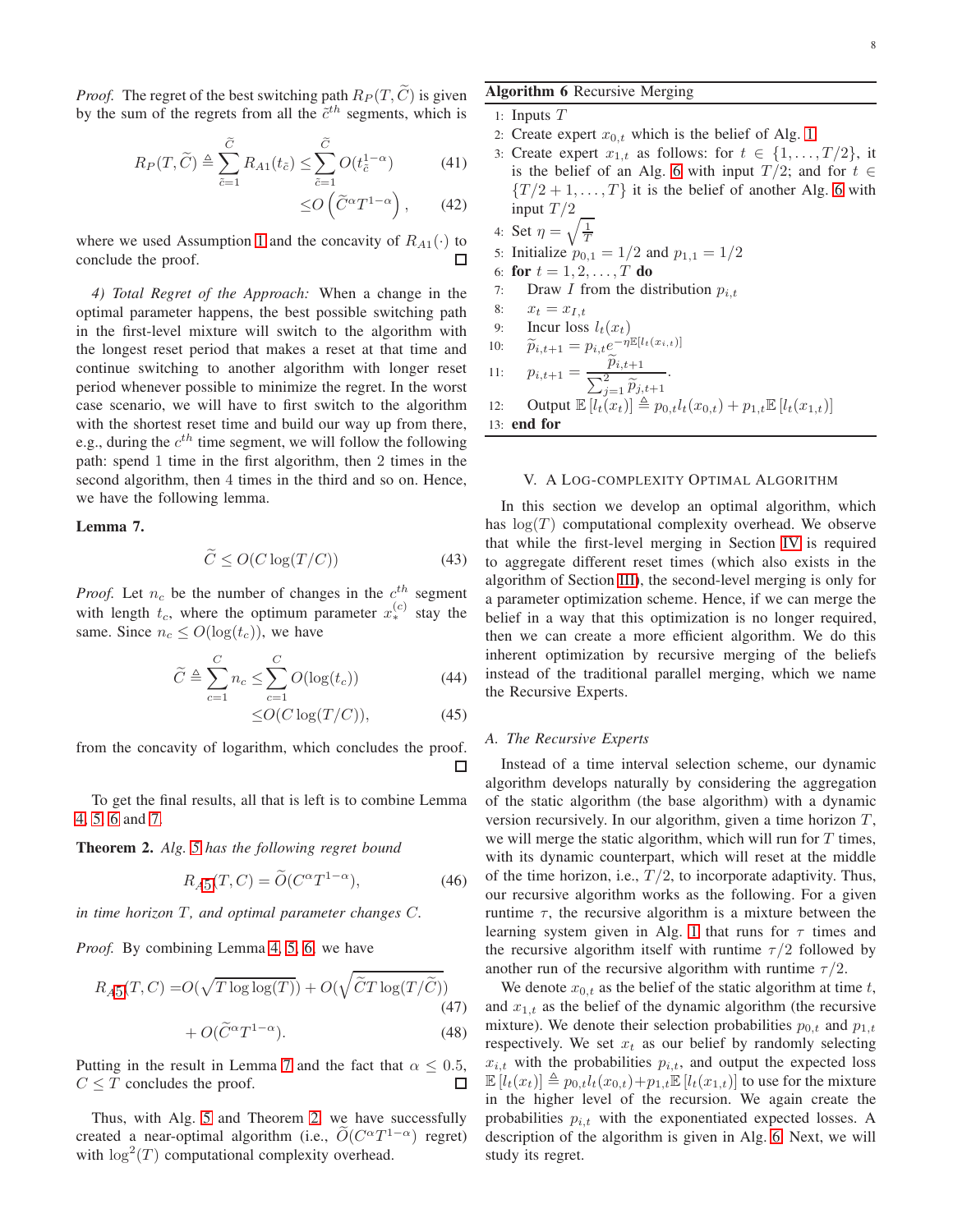#### *B. Performance Analysis*

In this section, we analyze the regret of our algorithm. Let the regret of Alg. [6](#page-7-3) be  $R_{A6}(T, C)$  $R_{A6}(T, C)$  $R_{A6}(T, C)$  for a time horizon  $T$  and number of changes  $C$ . We structure the indexing of the recursive algorithm with a binary tree splitting, i.e., the recursive algorithm indexed  $(i, j)$  will be the  $j<sup>th</sup>$  sequential run at the  $i^{th}$  level, which splits into the  $(2j-1)^{th}$  and  $(2j)^{th}$ runs at the  $(i + 1)^{th}$  level in its recursion, starting from the index  $(0, 1)$  at the top-level. Let  $R_{\mathcal{A}\mathcal{B}}^{(i,j)}(T_i, C_{i,j})$  be the regret of the recursive algorithm indexed  $\tilde{i}$ ,  $j$ ). Then, we naturally have

$$
R_{A6}(T, C) = R_{A6}^{(0,1)}(T_0, C_{0,1}),
$$
\n(49)

where  $T_0 = T$  and  $C_{0,1} = C$ .

*1) Recursive Regret:* Our regret bounds will have a recursive relation as will be shown in the following two Lemmas.

<span id="page-8-1"></span>Lemma 8. *Alg. [6](#page-7-3) indexed with* (i, j) *will have the following regret when*  $C_{i,j} = 1$ 

$$
R_{A6}^{(i,j)}(T_i, 1) \le O(\sqrt{T_i}) + R_{A1}(T_i),\tag{50}
$$

where  $R_{A1}(\tau)$  $R_{A1}(\tau)$  $R_{A1}(\tau)$  is the regret of the base algorithm in  $T_i$  times *as in Assumption [1.](#page-2-8)*

*Proof.* The proof follows from the fact that the recursive algorithm is a mixture of two experts between the base algorithm and the next level of the recursive algorithm. When using the learning parameter  $\eta \sim T_i^{-\frac{1}{2}}$  in a mixture of two experts setting [\[47\]](#page-10-27), we incur the redundancy  $O(\sqrt{T_i})$ . □

<span id="page-8-0"></span>**Lemma 9.** *Alg.* [6](#page-7-3) *indexed with*  $(i, j)$  *will have the following regret when*  $C_{i,j} > 1$ 

$$
R_{A6}^{(i,j)}(T_i, C_{i,j}) \le O(\sqrt{T_i}) + R_{A6}^{(i+1,2j)}(T_{i+1}, C_{i+1,2j})
$$
 (51)

$$
+ R_{A6}^{(i+1,2j-1)}(T_{i+1}, C_{i+1,2j-1}) \tag{52}
$$

*where*  $C_{i+1,2j-1} + C_{i+1,2j} \leq C_{i,j} + 1$  *and*  $T_{i+1} = T_i/2$ *.* 

*Proof.* The proof follows from the fact that the recursive algorithm is a mixture of two experts between the base algorithm and the deeper level of the recursive algorithm. The number of  $C_{i,j}$  segments in  $T_i$  times will split into  $C_{i+1,2j-1}$  and  $C_{i+1,2j}$  segments which happen in the former and the latter  $T_i/2$  run of the recursive algorithm, respectively. Because of the split at  $T_i/2$ , total number of changes are increases by at most 1. □

<span id="page-8-2"></span>Corollary 3. *For any level* i*, we have the following*

$$
\sum_{j=1}^{2^i} (C_{i,j} - 1) \le C - 1.
$$
 (53)

*Proof.* The proof follows from Lemma [9;](#page-8-0) where when we move in the recursion, we have  $(C_{i+1,2j-1} - 1) + (C_{i+1,2j} - 1) < C_{i,j} - 1$ .  $1) \leq C_{i,j} - 1.$ 

2) *Mixture Redundancy:* Let  $R_M^{(i,j)}(T, C)$  be the mixture redundancy we incur from  $j<sup>th</sup>$  run of the recursive algorithm at level  $i$  for time horizon  $T$  and number of segments  $C$ . This redundancy is the first term in the regret bounds of Lemma [8](#page-8-1) and [9.](#page-8-0) From these Lemmas, we observe that while Lemma [9](#page-8-0) holds, this redundancy is  $O(\sqrt{T_i})$ ; however, when Lemma [8](#page-8-1) is true for  $(i, j)$ , the mixture redundancy of the recursion from then on becomes 0 since the recursion stops at  $(i, j)$ .

<span id="page-8-4"></span>Lemma 10. *The total mixture redundancy of Alg. [6](#page-7-3) with time horizon* T *and parameter change* C *is*

$$
R_M(T, C) = O(\sqrt{CT}).
$$
\n(54)

*Proof.* For each recursive level i of the algorithm with time length  $T_i$ , we have a regret redundancy of  $O(\sqrt{T_i})$  because of the parallel merging of two algorithms as stated in Lemma [8](#page-8-1) and [9](#page-8-0) (the first terms). Starting from the top-level, we will only move down to a lower level, if there is a change in that specific time segment of the recursive algorithm (i.e.,  $C_{i,j}$ ) 1). At each  $i^{th}$  level, we will have  $2^i$  number of segments (i.e.,  $j \in \{1, \ldots, 2^i\}$ ) of length  $2^{-i}T$  (assume  $T = 2^N$  for some N). For the total mixture redundancy of the  $i^{th}$  level,  $R_M^{(i)}(T, C)$ , we have

$$
R_M^{(i)}(T,C) = \sum_{j=1}^{2^i} R_M^{(i,j)}(T,C).
$$
 (55)

Since the total parameter change is  $C$ , from Corollary [3,](#page-8-2) we know that there can be at most  $C - 1$  segments with  $C_{i,j} > 1$ , which will be split and move down in the recursion. Once we move down, we will incur the mixture redundancy of that level where the time length is  $2^{-i-1}T$  as in Lemma [8](#page-8-1) and [9.](#page-8-0) If  $2^{i} \leq C$ , then, at worst case, we will incur redundancy from all  $2^{i+1}$  segments in the next level. On the other hand, if  $C \leq 2^i$ , we will recur redundancy from at most  $2C$  segments (because of the split). Thus, the redundancy incurred from  $(i + 1)$ <sup>th</sup> level is

<span id="page-8-3"></span>
$$
R_M^{(i+1)}(T, C) \le \min(2C, 2^{i+1})O\left(\sqrt{\frac{T}{2^{i+1}}}\right),\qquad(56)
$$

since  $M_{i+1,j}$  are either 0 or  $O(\sqrt{T/2^{i+1}})$ . Let  $2^K \leq C \leq$  $2^{K+1}$  for some K. Then, we have

$$
R_M(T, C) \triangleq \sum_{i=0}^{N} R_M^{(i)}(T, C)
$$
  
\n
$$
\leq \sum_{i=0}^{K} O\left(\sqrt{2^i T}\right) + \sum_{i=K+1}^{N} O\left(\sqrt{\frac{4C^2 T}{2^i}}\right)
$$
  
\n
$$
\leq O\left(\sqrt{2^{K+1} T}\right) + O\left(\frac{C\sqrt{T}}{\sqrt{2^{K+1}}}\right)
$$
  
\n
$$
= O\left(\sqrt{CT}\right), \tag{57}
$$

where we used [\(56\)](#page-8-3), the sum of power series, and the bounds on C successively, which concludes the proof. $\Box$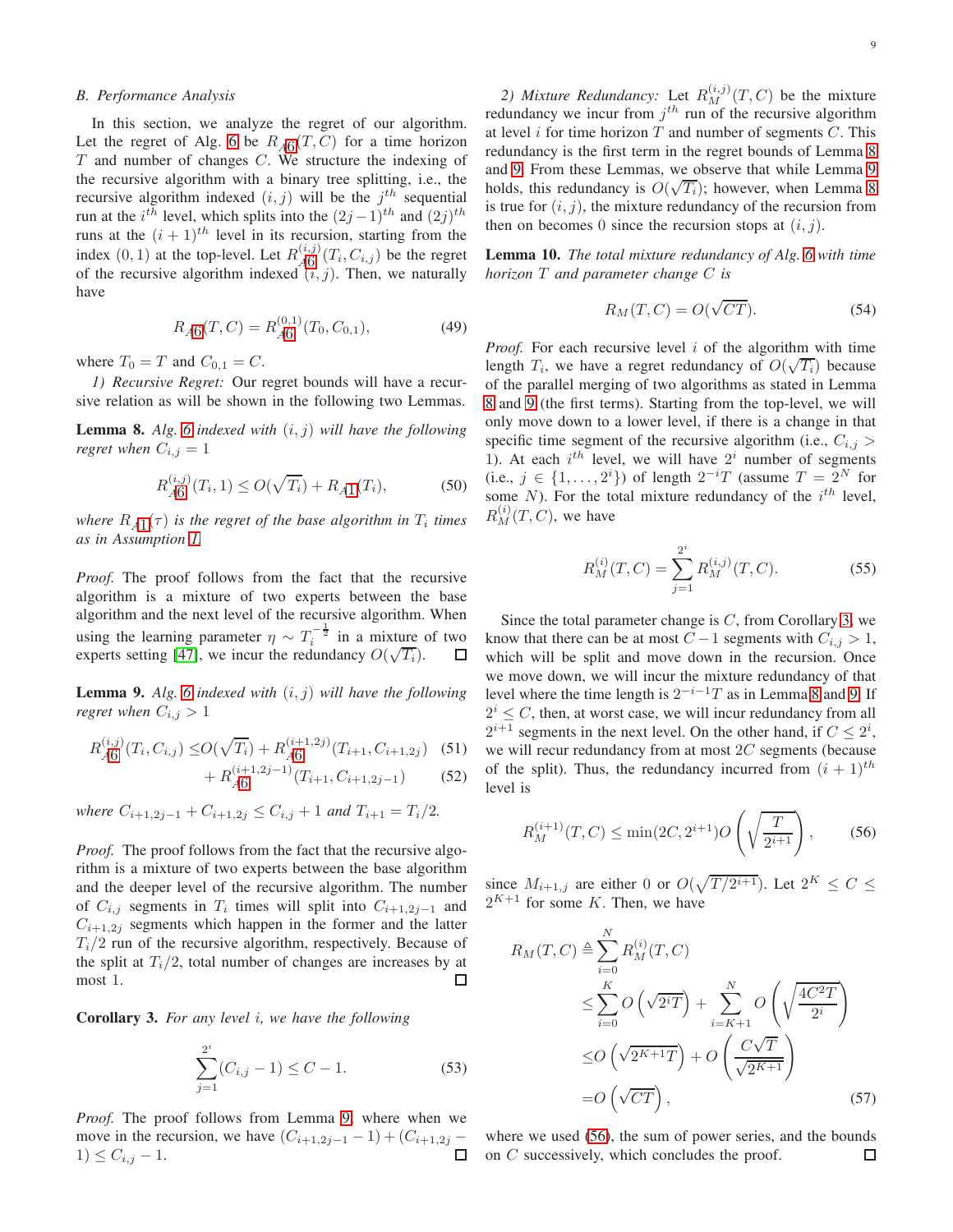*3) Regret of the Base Algorithms:* Next, we study the regret of the time segments that run Alg. [1.](#page-2-6) After the mixture, we reach the regret of these time segments by lieu of Lemma [8.](#page-8-1)

Lemma 11. *The cumulative regret resulting from Alg. [1](#page-2-6) that is used in Alg.* [6](#page-7-3) *in a time segment of length*  $t_c$  (where the *optimal in hindsight remains unchanged) is*

$$
R_S(t_c) = O(t_c^{1-\alpha}).
$$
\n(58)

*Proof.* In our algorithm, each time segment  $t_c$  is broken down to smaller parts of  $\tau_m$  for  $m \in \{1, \ldots, M\}$  for some  $M$ . There are two possible cases: either for some  $m^*$ ,  $\tau_{m^*}$  is singlehandedly the largest part; or for some  $m^*$  and  $m^* + 1$ ,  $\tau_{m^*}$  and  $\tau_{m^*+1}$  are equally the largest part. In both cases,  $\tau_m$  is strictly increasing for  $m < m^*$  (otherwise we could combine the adjacent equal length parts). Similarly,  $\tau_m$  is strictly decreasing for  $m > m^*$  and  $m > m^* + 1$ respectively for the same reasons. In the first case, we see that  $\tau_{m*} \leq t_c \leq 3\tau_{m*} - 2$ . Similarly, in the second case,  $2\tau_{m^*} = 2\tau_{m^*+1} \leq t_c \leq 4\tau_{m^*} - 2$ . In both cases, the left and right sides of the biggest part(s) will be made of a subset of the possible part lengths (which are powers of 2) less than  $\tau_{m^*}$ . Let  $\tau_{m^*} = 2^l$ . To upper bound the regret, we may simply sum for all the part length up to  $2^l$ . For both cases, this is

$$
R_S(t_c) \le 2 \sum_{i=0}^{l} R_{A1}(2^i)
$$
 (59)

$$
=2\sum_{i=0}^{l}O(2^{(1-\alpha)i})
$$
\n(60)

$$
\leq O\left(t_c^{1-\alpha}\right),\tag{61}
$$

which uses the sum of power series, the fact that  $\tau_{j^*} \leq t_c$ , and  $\alpha \leq 0.5$  to conclude the proof.

Hence, for the C segments where the optimal parameter in hindsight remains unchanged, we have the following Lemma.

<span id="page-9-12"></span>Lemma 12. *The cumulative regret resulting from Alg. [1](#page-2-6) that is used in Alg. [6](#page-7-3) in a time horizon* T *is*

$$
R_{SC}(T, C) = O(C^{\alpha} T^{1-\alpha}).
$$
\n(62)

*Proof.* The proof comes from the concavity of  $R_S(\cdot)$ .  $\Box$ 

*4) Total Regret of the Recursive Experts:* Thus, by summing the mixture redundancy with the regret of the base algorithms, we reach the total regret of our approach.

<span id="page-9-13"></span>Theorem 3. *The regret of Alg. [6](#page-7-3) for known time horizon* T *is*

$$
R_{A6}(T, C) = O\left(C^{\alpha} T^{1-\alpha}\right). \tag{63}
$$

*Proof.* By combining the results of Lemma [10,](#page-8-4) [12;](#page-9-12) we have

$$
R_{A6}(T, C) \triangleq R_{MC}(T, C) + R_{SC}(T, C). \tag{64}
$$

$$
=O(\sqrt{CT}) + O(C^{\alpha}T^{1-\alpha})\tag{65}
$$

$$
=O(C^{\alpha}T^{1-\alpha}),\tag{66}
$$

П

since  $\alpha \leq 0.5$ ,  $C \leq T$ , which concludes the proof.

Thus, with Alg. [6](#page-7-3) and Theorem [3,](#page-9-13) we have succeeded in constructing an optimal algorithm (i.e.,  $O(C^{\alpha}T^{1-\alpha})$  regret) with only  $log(T)$  computational complexity overhead.

<span id="page-9-11"></span>In this paper, we have introduced an algorithm for general sequential learning systems that achieves adaptivity in dynamic environments, which incorporates reset periods into the learning systems and efficiently merges their beliefs. We have developed three algorithms with varying degrees of efficiency to merge sequential learning systems to work in dynamic environments. Our initial algorithm in our development was a simple merger with log-complexity sub-optimal regret bounds, i.e.,  $o(T)$ . Our second algorithm was smarter in the sense that it comprehensively utilized its hyper-experts derived from the base algorithm to achieve near-optimal regret bounds, i.e.,  $O(CR(T/C))$ , where  $R(\cdot)$  is the static regret of the base algorithm, with  $\log^2(T)$  complexity. Our final algorithm, which we call the Recursive Experts was more sophisticated, where with only  $log(T)$  complexity, we were able to achieve optimal regret bounds, i.e.,  $O(CR(T/C))$ . Hence, we have constructed an efficient strategy of merging general learning systems, which is minimax optimal up to constant factors.

VI. CONCLUSION

#### **REFERENCES**

- <span id="page-9-0"></span>[1] N. Cesa-Bianchi and G. Lugosi, *Prediction, learning, and games*. Cambridge university press, 2006.
- <span id="page-9-1"></span>[2] H. V. Poor, *An Introduction to Signal Detection and Estimation*. NJ: Springer, 1994.
- <span id="page-9-2"></span>[3] J. Moody and M. Saffell, "Learning to trade via direct reinforcement," *IEEE Transactions on Neural Networks*, vol. 12, no. 4, pp. 875–889, Jul 2001.
- <span id="page-9-3"></span>[4] R. Song, F. L. Lewis, and Q. Wei, "Off-policy integral reinforcement learning method to solve nonlinear continuous-time multiplayer nonzerosum games," *IEEE Transactions on Neural Networks and Learning Systems*, vol. PP, no. 99, pp. 1–10, 2016.
- <span id="page-9-4"></span>[5] H. S. Chang, J. Hu, M. C. Fu, and S. I. Marcus, "Adaptive adversarial multi-armed bandit approach to two-person zero-sum markov games," *IEEE Transactions on Automatic Control*, vol. 55, no. 2, pp. 463–468, Feb 2010.
- <span id="page-9-5"></span>[6] H. R. Berenji and P. Khedkar, "Learning and tuning fuzzy logic controllers through reinforcements," *IEEE Transactions on Neural Networks*, vol. 3, no. 5, pp. 724–740, Sep 1992.
- <span id="page-9-6"></span>[7] H. Ozkan, M. A. Donmez, S. Tunc, and S. S. Kozat, "A deterministic analysis of an online convex mixture of experts algorithm," *IEEE Transactions on Neural Networks and Learning Systems*, vol. 26, no. 7, pp. 1575–1580, July 2015.
- <span id="page-9-7"></span>[8] N. D. Vanli, M. O. Sayin, I. Delibalta, and S. S. Kozat, "Sequential nonlinear learning for distributed multiagent systems via extreme learning machines," *IEEE Transactions on Neural Networks and Learning Systems*, vol. PP, no. 99, pp. 1–13, 2016.
- <span id="page-9-8"></span>[9] M. Zinkevich, "Online convex programming and generalized infinitesimal gradient ascent," in *Proceedings of the 20th International Conference on Machine Learning (ICML-03)*, 2003, pp. 928–936.
- <span id="page-9-9"></span>[10] E. Hazan, A. Kalai, S. Kale, and A. Agarwal, "Logarithmic regret algorithms for online convex optimization," in *Learning Theory*, G. Lugosi and H. U. Simon, Eds. Berlin, Heidelberg: Springer Berlin Heidelberg, 2006, pp. 499–513.
- <span id="page-9-10"></span>[11] K. Gokcesu and S. S. Kozat, "Online density estimation of nonstationary sources using exponential family of distributions," *IEEE Transactions on Neural Networks and Learning Systems*, vol. 29, no. 9, pp. 4473–4478, 2018.
- [12] F. M. J. Willems, "Coding for a binary independent piecewiseidentically-distributed source." *IEEE Transactions on Information Theory*, vol. 42, no. 6, pp. 2210–2217, 1996.
- [13] N. Merhav, "On the minimum description length principle for sources with piecewise constant parameters," *IEEE Transactions on Information Theory*, vol. 39, no. 6, pp. 1962–1967, Nov 1993.
- [14] K. Gokcesu and S. S. Kozat, "Online anomaly detection with minimax optimal density estimation in nonstationary environments," *IEEE Transactions on Signal Processing*, vol. 66, no. 5, pp. 1213–1227, 2018.